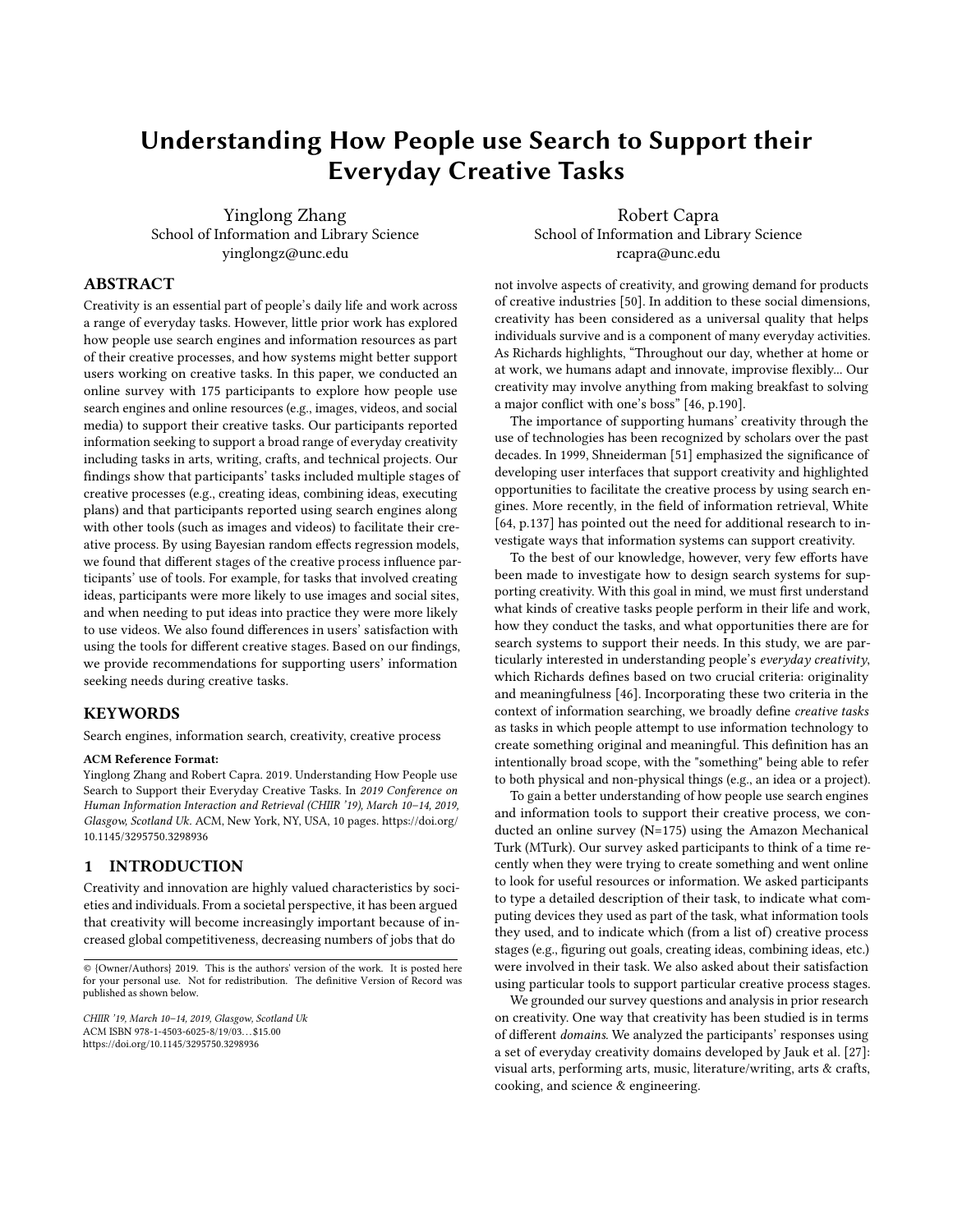Creativity is also understood to be a process that involves multiple stages. We used a set of creative process stages identified by Sawyer [\[50\]](#page-8-0): find goals, look-up information, explore, create ideas, combine ideas, select ideas, and put ideas into practice (execute).

In this paper, we present the results of our survey and address the following research questions:

- RQ1: What kinds of creative tasks do people perform in their everyday life and work? To address this, we analyzed participants' task descriptions and categorized them based on a set of creativity domains from prior work [\[27\]](#page-8-4).
- RQ2: How are computing devices and information tools used by people to support their creative tasks? For devices, we report on participants' use of desktop/PCs, smartphones, tablets, and other devices to support their tasks. For information tools, we report on the use of search engines, images, videos, and social media sites.
- RQ3: How is information search used as a part of a creative process? We examine how seven different creative process stages (e.g., find goals, create ideas, combine ideas, etc.) identified from prior work [\[50\]](#page-8-0) were involved in our participants' tasks, and show how different information resources and tools were used to support each stage.
- RQ4: What are the opportunities for search engines to support the creative process? We present Bayesian regression models to investigate: how the domain of the task influenced the creative stages involved, how the creative stages influenced the resources/tools used, and how satisfied participants' were using particular tools to support creative stages.

Based on our results, we present a set of implications about how IR systems can better support users engaged in creative tasks.

## 2 RELATED WORK

In this section, we review related work on creativity, information seeking, and tools to support creative tasks.

Definitions of creativity: For the past several decades, different definitions have been proposed to characterize the nature of creativity. In the sociocultural approach ("big–C"), scholars attempt to understand creative genius and identify which creative works might last forever [\[53\]](#page-8-5). Whereas the sociocultural approach ("big– C") assumes that only certain people can be creative, the individual approach ("little–c") looks more at everyday creativity which is seen as central to human survival and must be found in everyone [\[46\]](#page-8-1). In the perspective of individualists, creativity is defined as "a new mental combination that is expressed in the world" [\[50,](#page-8-0) p.7]. In the work presented here, we focus on everyday creativity ("little–c"). Everyday creativity has been considered along four levels: doing, adapting, making, and creating (the highest level) [\[48\]](#page-8-6).

Creative process: Despite some disagreements on the definitions of creativity, there is a general agreement that creativity is a process. In 1926, Wallas [\[61\]](#page-8-7) created one of the earliest creative process models by examining four different stages: preparation, incubation, illumination, and verification. Inspired by Wallas' work, other models emerged including Amabile's five-stage model [\[1\]](#page-8-8), the Geneplore model [\[16\]](#page-8-9), and Mumford's eight-stage model [\[42\]](#page-8-10).

In a more recent work, Sawyer developed an integrated framework based on models proposed in previous studies. We used

Sawyer's framework in our survey questions. This framework includes eight stages, including  $[50, p.90]$  $[50, p.90]$ : (1) find and format the problem, (2) acquire knowledge relevant to the problem, (3) gather a broad range of potentially related information, (4) take time o for incubation, (5) generate a large variety of ideas, (6) combine ideas in unexpected ways, (7) select the best ideas, applying relevant criteria, (8) externalize the idea using materials and representations.

There are several important aspects in Sawyer's framework. First, the creative process begins with finding a problem. Previous research on creativity has found that finding and formatting a problem is extremely important [\[11\]](#page-8-11). Second, gaining deep knowledge of a domain is crucial in a creative process. Third, different from the aforementioned models, Sawyer's framework considers the stage of externalizing the idea. Previous studies have shown that most creative people externalize their ideas before they are fully formed, and this often results in follow-on ideas [\[50\]](#page-8-0). We note that search systems have a role to play in supporting each of these stages.

Domains of creativity: A prevailing view is that people may not be creative in a universal way, but rather are creative in particular domain(s)  $[12]$ . In creativity research, many efforts have been made to quantify the domains of creativity. For example, Carson and his colleagues [\[8\]](#page-8-13) identified three types of creativity: expressive creativity (visual arts, writing, and humor), performance creativity (dance, drama, and music), and scientific creativity (invention, science, culinary). To characterize everyday creative activities, [Jauk](#page-8-4) [et al.](#page-8-4) proposed eight domains, including literature, music, arts & crafts, creative cooking, sports, visual arts, performing arts, and science & engineering [\[27\]](#page-8-4). In our analysis, we adapted [Jauk et al.'](#page-8-4)s set of eight domains of creativity (see Section 4).

Information seeking: Information seeking and searching have been explored extensively in the fields of information science (IS) and information retrieval (IR). In previous work, models of information seeking have been developed to describe an interaction cycle that starts with identifying an information need, followed by searching, examining the results, and if necessary, adjusting goals and iterating through the entire process again [\[38,](#page-8-14) [40,](#page-8-15) [57\]](#page-8-16). Work has also explored how a person's information seeking process and goals evolve over time [\[35\]](#page-8-17). Researchers have also considered different characterizations of information seeking tasks. Especially relevant to our work are exploratory search tasks, in which a searcher seeks to explore and learn about a topic. Exploratory searches often involve investigation and synthesis [\[39,](#page-8-18) [65\]](#page-8-19), which can also be stages of a creative process [\[50\]](#page-8-0). Prior work has also examined people's everyday information seeking behaviors [\[49\]](#page-8-20) and their information behaviors in the context of leisure activities [\[24,](#page-8-21) [55,](#page-8-22) [56\]](#page-8-23).

Also related to our work are efforts to understand and design ways to deliberately induce serendipity in search systems. Toms [\[58\]](#page-8-24) proposed several approaches to supporting serendipitous retrieval (e.g., attempting to enhance the chance of serendipity by randomness, leveraging user profiles, and using relaxed similarity measures). Several efforts have investigated tools to encourage serendipity (e.g., [\[4\]](#page-8-25), [\[44\]](#page-8-26)). However, some have argued that focusing on the "chance encounters" aspect of serendipity will not necessarily support creativity [\[2\]](#page-8-27). As André, schraefel, Teevan, and Dumais noted in their paper, "Discovery is never by chance" [\[2\]](#page-8-27), a system could increase users' chances of encountering "dots" of information, but knowing how to connect these dots is a different story.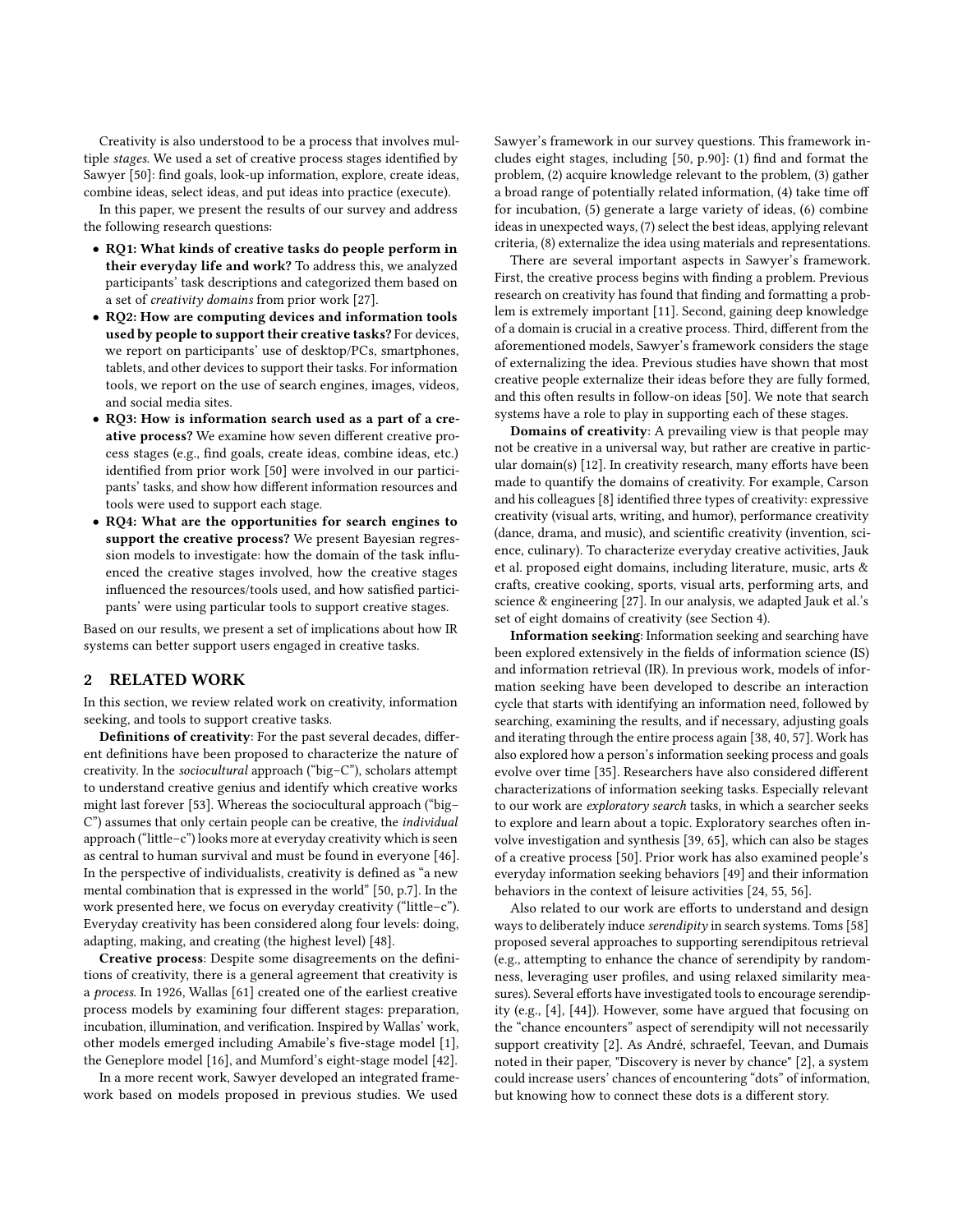Information seeking and artists: In the area of library science, efforts have been made to understand artists' information seeking behaviors. For example, by interviewing four artists (a sculptor, painter, fiber artist, and metalsmith), Cobbledick [\[9\]](#page-8-28) found that these artists had different kinds of information needs (e.g., inspiration, technical information, specific visual information, information about trends and events in the art world, and business information). Inspired by Cobbledick's work, other similar studies have been conducted to investigate the information seeking behaviors of artists [\[10,](#page-8-29) [18,](#page-8-30) [60\]](#page-8-31) and art librarians [\[36,](#page-8-32) [54\]](#page-8-33).

Creativity Support Tools (CST): Outside of information search, researchers in human-computer interaction and other fields have explored ways to understand creativity and to design creativity support tools (CSTs). In the past decades, several theories have been developed to inform the design of CSTs [\[13,](#page-8-34) [14,](#page-8-35) [52\]](#page-8-36) and tools have been developed to support crowd ideation [\[3,](#page-8-37) [17,](#page-8-38) [22,](#page-8-39) [23,](#page-8-40) [25\]](#page-8-41), to stimulate creative thinking [\[15,](#page-8-42) [32,](#page-8-43) [45,](#page-8-44) [63\]](#page-8-45), and to support design processes [\[33,](#page-8-46) [37,](#page-8-47) [43\]](#page-8-48).

However, as Frich and his colleagues [\[19\]](#page-8-49) note, much of the existing creativity-related HCI research has focused on new tools, often developed by the researchers themselves, and investigated in controlled experiments. To address this issue, the authors suggest "shifting our efforts to studying in-vivo use of creativity support tools, not just the ones we build ourselves, but the ones that most creative practitioners employ in practice" [\[19,](#page-8-49) p. 1243]. The study presented here is an effort to better understand the types of information seeking tools and strategies that people currently use in practice when they engage in tasks that involve everyday creativity.

# 3 METHODOLOGY

To explore how people use search engines and online resources to support their everyday creative tasks, we conducted an online survey. In this section, we describe how we recruited our participants and give details about our survey.

#### 3.1 Participants and Recruiting

We recruited participants to complete our survey by posting Human Intelligence Tasks (HITs) to the Amazon Mechanical Turk (MTurk) crowdsourcing platform. To encourage a diverse sample, we used several techniques. First, we posted our recruitment HITs in small batches on different days and times across a one week period. Second, when posting different batches, we included different terms in the "keywords" field of the HIT (for keyword list, see Appendix [A](#page-9-1)). The HIT keywords are often used by MTurk workers to search for HITs to work on, so by using different terms we hoped to attract a more diverse sample of participants who were doing tasks that involved creativity. Each day, we posted five groups, each of which included nine HITs. Each group was posted using a different set of keywords, but the survey itself was identical for all participants.

We posted our HITs with the following requirements for the MTurk workers: (1) location in the United States, (2) HIT approval rate greater than or equal to  $95\%$ ; and (3) age  $> 18$ . We configured MTurk and our survey software (Qualtrics) to prevent participants from taking the survey more than once. Participants who completed the survey and entered a valid completion code into the HIT were paid \$1.50 USD through the MTurk platform.

# 3.2 Survey Design

The survey began with a brief demographic questionnaire (e.g., age, gender, education, field of employment). Then participants responded to the main part of the survey – the creative task questionnaire. At the end of the survey, we also included a creative achievement questionnaire that is not analyzed in this paper.

Creative task questionnaire: We asked participants to think of a time recently when they were trying to create something and went online to look for useful resources or information. Focused on this task, we asked participants a series of questions (for full text, see Appendix [B](#page-9-2)):

Q.1: Describe the task – We asked participants to type a written description of the task into a textbox. Also as part of Q.1, we asked participants to categorize the domain(s) of the task they described. To make it easier for participants to identify categories, instead of showing the eight high-level domains identified by [Jauk et al.](#page-8-4) [\[27\]](#page-8-4), we showed participants a list of [1](#page-2-0)8 more specific categories<sup>1</sup> derived based on previous research [\[8,](#page-8-13) [27,](#page-8-4) [28\]](#page-8-50) as well as from our own pilot testing. Participants were instructed to select all categories that applied to characterize their task.

Q.2: Describe how they approached the task – Using another open-ended question, we asked participants to describe how they approached the task (e.g., how they started, what resources they used, what strategies they used to find information).

Q.3: Indicate computing devices used for the task – To gain insight about what different computing devices were involved, we asked them to indicate if they used any of the following: desktop/PC, smartphone, tablet, smart TV, voice assistant (e.g., Siri, Alexa, Google Home), or other (please specify).

Q.4: Indicate information resources/tools used – We also asked which of the following information resources were used to support their task: search engines, videos, images, social sites (e.g., Pinterest, Instagram, etc.), other (please specify).

Q.5: Creative processes stages – Based on the answers to Q.4, we created a loop in the survey that dynamically asked a set of questions to capture the relationship between each information resource and stages of the creative process outlined by Sawyer [\[50,](#page-8-0) p.90]:

For which of the reasons below did you use <option selected in  $Q.4$ > in the task (choose all that apply, or not applicable):

- Find goals: figure out my goal (what I want to create/design or which problem I want to address/solve)
- Look up: look up information relevant to my goal
- Explore: explore (gather a broad range of potentially related information) about my goal
- Create ideas: create a large variety of ideas that may achieve my goal
- Combine ideas: combine some ideas that I have already had
- Select ideas: select the best ideas from all the new ideas that I have created
- Execute: figure out how to put my ideas into practice to achieve my goal

For example, if in Q.4 a participant chose both search engines and social sites they would see two separate Q.5 questions, one asking about the reasons for using search engines and another asking about

<span id="page-2-0"></span><sup>1</sup>Visual arts, music, dance, sports, education, architectural design, entrepreneurial ventures, creative writing, humor, inventions, scientific inquiry, theater & film, culinary arts, crafts, product design, presentation, report writing, graphic design, and other.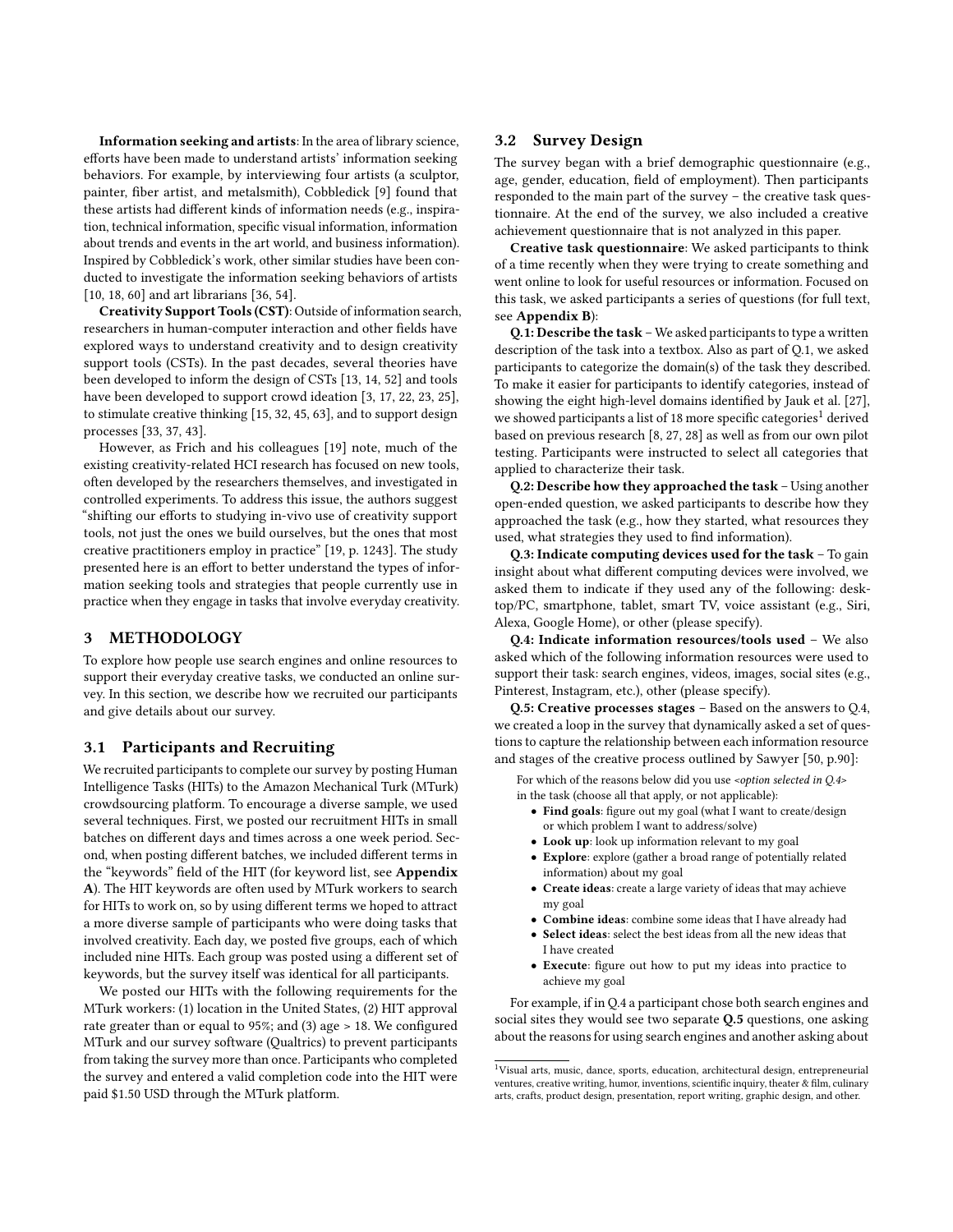the reasons for using social sites. Throughout the paper, we will refer to the creative process stages as: find goals, lookup, explore, create ideas, combine ideas, select ideas, and execute.

Q.6: Satisfaction/experience with information resources for each stage – We embedded a second-level loop in the survey to investigate participants' satisfaction with each information tool used for each creative stage. For example, we asked: "How satisfied were you with using images to create ideas?" Participants were asked to evaluate a resource/tool only when they reported using it.

# 4 DATA ANALYSIS

Qualitative coding: In the survey, we asked participants to select from 18 domains to categorize their creative task. We thought that providing a large set of 18 domains would help participants identify relevant categories. However, in some cases there was variation in how participants interpreted and applied the categories. For our analysis, we decided to re-categorize the data using eight domains we adapted from [Jauk et al.](#page-8-4) [\[27\]](#page-8-4) (shown in Table [1\)](#page-3-0). The two authors independently reviewed participants' responses to Q.1 and Q.2 and assigned one of the eight domains. After this initial round of coding, the Cohen's Kappa for inter-coder agreement was  $\kappa$  = 65.9%. After this, the authors independently re-coded the 47 responses they had disagreed on in the first round. The overall inter-coder agreement after the second round was 85.2%. Following Bradley's suggestion [\[6\]](#page-8-51), we resolved the remaining 15 cases by discussion and consensus.

Quantitative analyses: Following the call of Tetsuya Sakai [\[47\]](#page-8-52) at SIGIR 2017 and [Kay et al.](#page-8-53) [\[29\]](#page-8-53) at CHI 2016 advocating the use of Bayesian statistics, all the statistical inferences in our study are based on Bayesian inference. In our Bayesian analysis, a No-U-Turn sampler [\[26\]](#page-8-54) was used; in each model, we ran Stan (http://mcstan.org/) with six chains, each of which had 8000 iterations. Details of our Bayesian analysis are provided in Appendix [C.](#page-9-3)

Responses and data quality: Based on our MTurk HITs, a total of 175 participants provided responses to our survey (86 female, 86 male, 2 other, 1 no answer). The age ranges of our participants varied broadly: "18-24 years old" (n=20), "25-34 years old" (n=75), "35-44 years old" (n=48), "45-54 years old" (n=19), "55-64 years old" (n=9), and "65-74 years old" (n=3). Most of our participants were employed (n=151,  $86\%$ ) and came from 22 different fields.

Before we conducted our data analysis, we checked the quality of the survey data. Our manual review showed that all participants provided thoughtful responses to Q.1 and Q.2. The total length of Q.1 and Q.2 ranged from 22 words to  $624$  words ( $M = 138.09$ ). Across all the questions, participants spent on average 24.31 minutes completing the survey. Based on our review, participants spent sufficient effort on the survey and we did not omit any responses.

# 5 RESULTS

#### 5.1 Descriptive statistics

Recall that our survey questions asked participants to describe a particular creative task they had done recently and to answer questions about the domain of the task, the devices used, the information resources/tools used, and the creative process stages that were involved. In this section, we present descriptive statistics about the participants' responses to these questions.

<span id="page-3-0"></span>Table 1: Activities and domains of the creative tasks

| Domains (count)                  | Task activities (count)                                                                                                                                                                            |
|----------------------------------|----------------------------------------------------------------------------------------------------------------------------------------------------------------------------------------------------|
| Visual arts<br>(35)              | Painting/sculpture (4),<br>Photography design (1),<br>Interior design/renovation (14),<br>Graphic design (10),<br>Character/logo design (5),<br>Architectural design (1).                          |
| Perform arts (2)                 | Making movie/film (2)                                                                                                                                                                              |
| Music(5)                         | Making music (5).                                                                                                                                                                                  |
| Literature (15)                  | Nonfiction writing (5),<br>Fiction writing (10).                                                                                                                                                   |
| Arts and Crafts<br>(54)          | Making tools (5),<br>Making cards (5),<br>Making furniture (13),<br>Making jewelry (4),<br>Making decoration or gift (11),<br>$Chothing(8)$ ,<br>Gardening/landscape work (4),<br>Craft other (4). |
| $\overline{\text{Cooking}}$ (16) | $\overline{\text{Cooking}}$ (16)                                                                                                                                                                   |
| Science<br>& engineering<br>(28) | Academic writing (2),<br>Technical problem solving (14),<br>Programming (5),<br>Website development (4),<br>Building a scientific product (3).                                                     |
| Everyday/other<br>(20)           | Learning how to $do/use$ something $(5)$ ,<br>Non-technical problem solving (15).                                                                                                                  |

Creative task domains: As shown in Table [1,](#page-3-0) in response to Q.1 and Q.2, the everyday creativity tasks that participants described were distributed across the eight domains we examined. The variety and richness of participants' task descriptions was particularly striking and illustrates the complex information seeking that is required to support everyday creative tasks.

Devices used: In Q.3, participants noted the use of (possibly multiple) computing devices in their creative tasks. Desktop/PC was the most frequently used platform (163 of 175 responses, 93%), followed by smartphones (n=70, 40%), and then tablets (n=26, 15%). Devices such as Google Home (n=3) and Smart TVs (n=2) were mentioned by only a few participants. Using Bayesian logistic regression models, we examined whether this distribution differed based on task domain and did not find any notable differences.

We also investigated different *combinations* of platforms that participants reported using. The most common scenario was that a desktop/PC was the only platform used for a task (n=92, ∼53%). However, scenarios that included combinations of two and three devices were very common, being reported in 74 of the 175 responses (∼42%). The frequencies included: desktop only (92), desktop + smartphone (46), desktop + smartphone + tablet (12), desktop + tablet (8), other combinations (8), smartphone only (7), tablet only (2). These results suggest that task resumption across devices and sessions [\[62\]](#page-8-55) is an important part of supporting creative tasks.

Resources/tools used: In Q.4, participants indicated the (possibly multiple) tools and information resources (search engines, images, videos, social sites) they used to accomplish their creative tasks. Figure [1](#page-4-0) shows how frequently each tool was used for tasks in each domain. Overall, search engines were the most frequently reported tools. Videos were also frequently used, especially in arts & crafts tasks. Images were commonly used in both visual arts and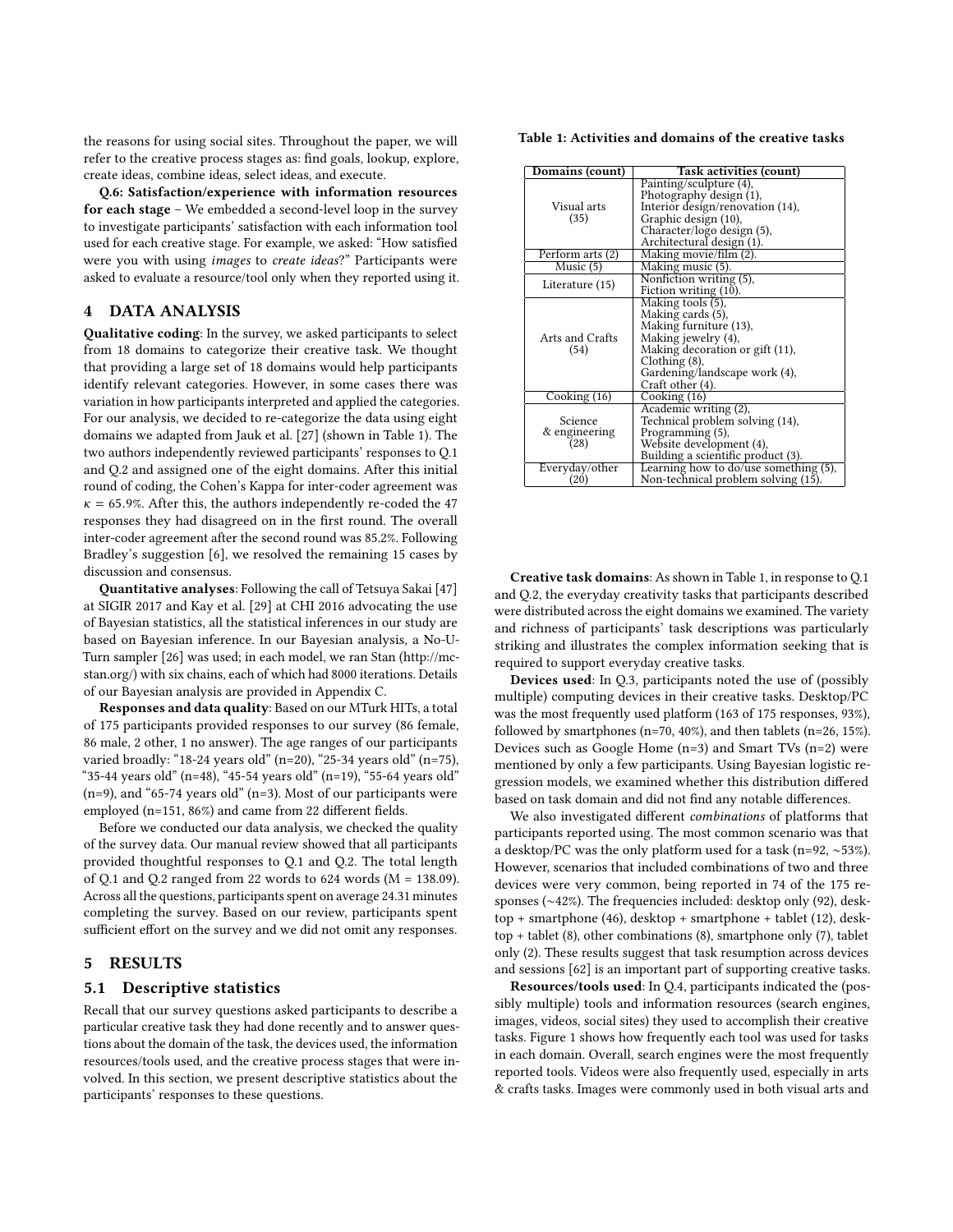<span id="page-4-0"></span>

Figure 1: Use of tools across different domains.

<span id="page-4-2"></span>

Figure 2: Creative process in creative tasks.

arts & crafts tasks. We also note that tools were used in combinations; approximately 69% of participants used at least two different tools in their creative tasks.<sup>[2](#page-4-1)</sup>

Creative stages involved: Figure [2](#page-4-2) shows the creative stages that participants reported as being part of their tasks (from Q.5). Among the stages, **look up** (look up information relevant to the goal, (n=151, 86%)) and explore (gather a broad of range of potentially related information about the goal, (n=131, 75%)) were the most frequently involved stages in our participants' creative tasks. However, all stages were commonly used, with even the least frequent (select ideas) being used by 33% (n=57) of our participants. These results show the complexity of creative tasks and illustrate how they may differ from fact-finding and comparative search tasks. Similar to exploratory search, the creative tasks reported by our participants involved exploration, learning, and synthesis.

Descriptive statistics summary: Our results show that participants reported tasks that involved multiple creative process stages, and that they used multiple information resources/tools and computing devices to support their tasks. These results also suggest that the participants used resources/tools differently when doing tasks in different domains. To explore these potential differences, we conducted a set of regression analyses (Section [5.2\)](#page-4-3).

# <span id="page-4-3"></span>5.2 Relationships of Domain, Stage, and Tools

In this section, we explore relationships between the task domains, resources/tools used, and the creative stages. We present analyses of (1) how different task domains involve different creative stages, (2) how different creative stages involve the use of different resources/tools, and (3) users' satisfaction using different resources/tools to support particular stages.

5.2.1 How different task domains involve different creative stages. We wanted to investigate how different task domains (e.g., arts  $\&$ crafts) might involve different creative stages (e.g., create ideas, look up). To investigate this, we developed seven Bayesian logistic regression models (see Equation [1](#page-9-4) in Appendix [C\)](#page-9-3), one for each creative stage. In each model we included eight dummy variables corresponding to the task domain (e.g., visual arts, cooking, etc.) as predictors. The predicted (binary) outcome for each model was whether that particular stage was included in the task (1) or not (0).

The results of the Bayesian logistic regression analysis are shown in Table [2.](#page-5-0) Each column shows results for one of the models. Following [Kruschke'](#page-8-56)s [\[34\]](#page-8-56) suggestion, we report the mode and 95% high-density interval (HDI) for each parameter. In Bayesian regression the mode indicates the log odds increase or decrease and the HDI provides a function similar to a confidence interval in null hypothesis testing (but must be interpreted differently; see details in Appendix [C](#page-9-3)). In Bayesian inference, there is no  $p$ -value; instead, to interpret the results, the null value (zero) of a coefficient is rejected if its 95% HDI excludes zero [\[34\]](#page-8-56). In other words, when the HDI of a coefficient does not include zero, then we have high confidence that this variable has an effect on the model.

In Table [2,](#page-5-0) the domains (e.g., visual arts, cooking, etc.) that had an effect in a model are shown in bold and marked with a "\*". For each model (stage), the highlighted domains are the ones that were more predictive of that stage. The estimated potential scale reduction factors  $(\hat{R})$  of all the models were less than 1.1 for all the parameters, which indicates that the Bayesian models converged well [\[7\]](#page-8-57).

Description of the results – Three of the models in Table [2](#page-5-0) show interesting results (Models 2, 3 and 4). There is evidence that (1) the look-up stage was less likely to be included in arts & crafts tasks (log odd decreased 1.37 in Model 2); (2) the explore stage was less likely be included in everyday/other tasks (log odds decreased 1.06 in Model 3); and the creating ideas stage was more likely to be involved in tasks related to visual arts and arts & crafts (log odds increased 0.85 and 1.10, respectively in Model 4).

5.2.2 How different creative stages involve the use of different resources/tools. To understand whether the creative stages (e.g., find goals, look-up) could be used to predict the use of specific tools, we created four Bayesian random effects logistic regression models, one for each tool (search, videos, images, social sites). In each model, the predicted outcome is a binary variable that indicates whether the particular tool was used in the task. The predictor variables are seven binary variables corresponding to the seven creative stages (e.g., find goals, look-up, etc.). Also in each model, we included random effects to control for the influence of domains on the use of a tool (for instance, images might be generally more likely to be used in the domain of visual arts than in other domains).

<span id="page-4-1"></span> $2$ The frequencies of tools reported included: search only (39), search + videos (32), search + images (27), search + videos + images (19), search + videos + social (14), search + videos + images (9), images only (8), videos only (7), videos + images (5), search + social (4), images + social (4), search + images + social (4), social only (2).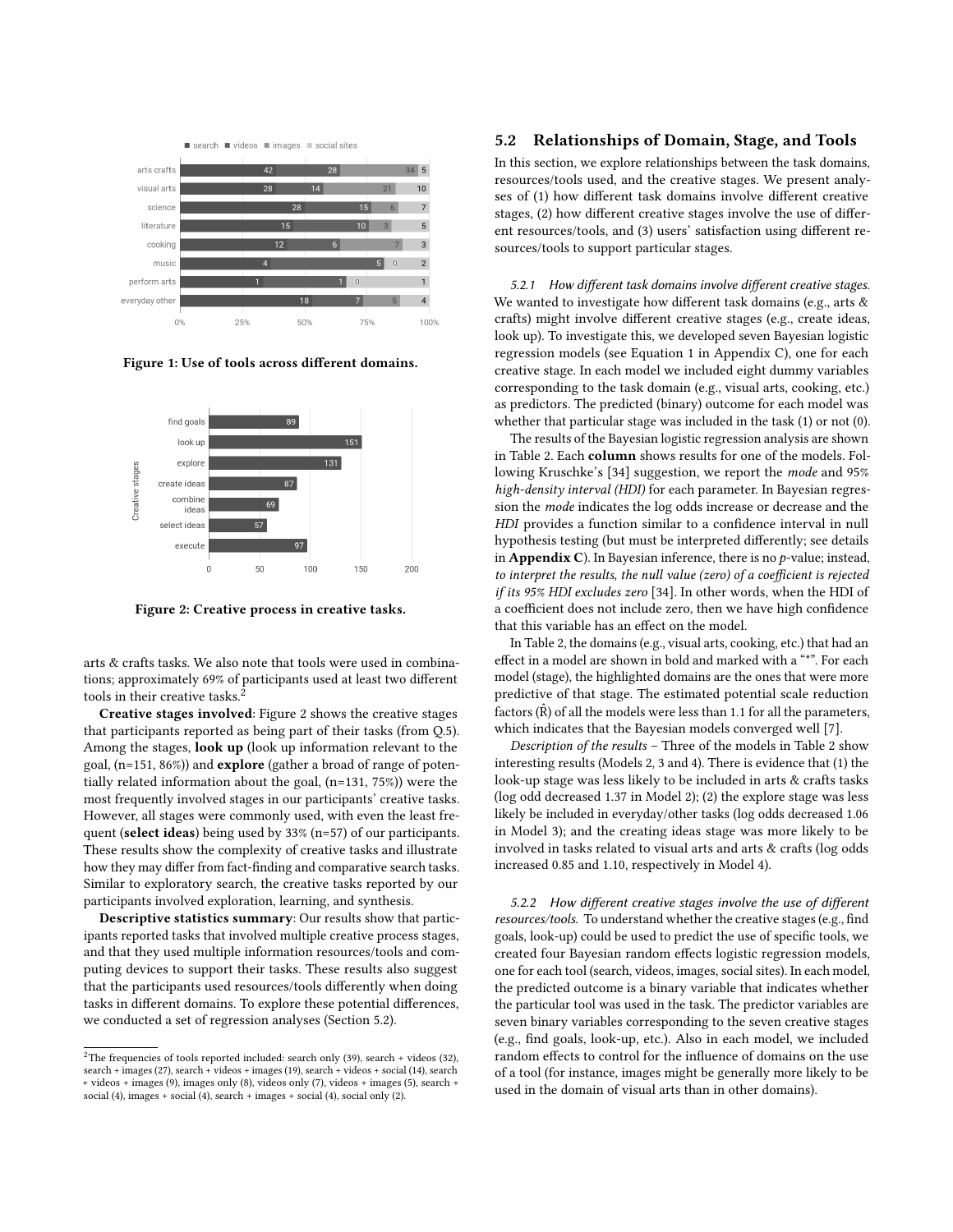<span id="page-5-0"></span>

|                          |              | Model 1:<br><b>Find goals</b> | Model 2:<br>Look up | Model 3:<br>Explore       | Model 4:<br>Create<br>ideas | <b>Model 5:</b><br>Combine<br>ideas | Model 6:<br>Select<br>ideas | Model 7:<br>Execute |
|--------------------------|--------------|-------------------------------|---------------------|---------------------------|-----------------------------|-------------------------------------|-----------------------------|---------------------|
| Intercept                | Mode         | $-0.02$                       | $2.59*$             | $1.26*$                   | $-0.35$                     | $-0.87*$                            | $-1.17*$                    | 0.03                |
|                          | ${\rm HDI}$  | $-0.56, 0.44$                 | 1.74, 3.82          | $\left[0.65, 2.19\right]$ | $-0.91, 0.14$               | $-1.77, -0.23$                      | $-2.07, -0.55$              | $-0.48, 0.52$       |
| <b>Visual Arts</b>       | Mode         | 0.04                          | $-0.80$             | $-0.18$                   | $0.85*$                     | 0.75                                | 0.47                        | 0.20                |
|                          | <b>HDI</b>   | $-0.74, 0.76$                 | $-2.26, 0.42$       | $-1.31, 0.71$             | [0.09, 1.67]                | $-0.15, 1.76$                       | $-0.52, 1.44$               | $-0.48, 1.01$       |
| Cooking                  | Mode         | 0.08                          | $-1.01$             | 0.09                      | $-0.08$                     | 0.33                                | 0.86                        | $-0.27$             |
|                          | $_{\rm HDI}$ | $-0.92, 1.02$                 | $-2.68, 0.43$       | $-1.13, 1.48$             | $-1.15, 0.86$               | $-0.78, 1.57$                       | $-0.19, 2.13$               | $-1.24, 0.71$       |
| Arts crafts              | Mode         | 0.43                          | $-1.37*$            | 0.02                      | $1.10*$                     | 0.76                                | 0.47                        | 0.52                |
|                          | <b>HDI</b>   | $-0.25, 1.09$                 | $-2.67, -0.29$      | $[-1.03, 0.89]$           | [0.33, 1.77]                | $-0.06, 1.75$                       | $-0.32, 1.50$               | $-0.19, 1.17$       |
| Literature               | Mode         | $-0.85$                       | $-0.05$             | $-0.39$                   | 0.28                        | $-0.13$                             | $-0.18$                     | $-0.68$             |
|                          | HDI          | $-2.09, 0.10$                 | $-1.84, 2.21$       | $-1.53, 0.99$             | $-0.81, 1.22$               | $-1.32, 1.17$                       | $-1.50, 1.13$               | $-1.71, 0.37$       |
| Music                    | Mode         | 0.40                          | 0.61                | 1.39                      | $-0.95$                     | $-1.72$                             | $-1.57$                     | $-0.24$             |
|                          | <b>HDI</b>   | -1.14. 1.99]                  | $-1.95, 6.27$       | $-0.78, 7.16$             | -2.96. 0.841                | $-7.72, 0.47$                       | $-7.29, 0.73$               | $-2.04, 1.18$       |
| Perform arts             | Mode         | $-0.01$                       | 0.42                | $-0.85$                   | 0.27                        | 0.62                                | 0.79                        | $-0.11$             |
|                          | HDI          | -2.42, 2.39]                  | $-2.85, 5.72$       | $-3.66, 1.53$             | -2.11. 2.741                | $-1.86, 3.31$                       | $-1.62, 3.61$               | -2.36, 2.47]        |
| Science &<br>engineering | Mode         | 0.36                          | $-0.13$             | $-0.06$                   | $-0.23$                     | 0.73                                | 0.22                        | 0.43                |
|                          | HDI          | $-0.47, 1.15$                 | $-1.63, 1.65$       | $-1.13, 1.06$             | $-1.07, 0.61$               | $-0.20, 1.83$                       | $-0.74, 1.36$               | $-0.37, 1.26$       |
| Everyday/other           | Mode         | $-0.29$                       | 0.15                | $-1.06*$                  | $-0.94$                     | $-0.36$                             | $-0.26$                     | 0.17                |
|                          | HDI          | $-1.26, 0.57$                 | $-1.47, 2.43$       | $-2.24, -0.05$            | $-2.09, 0.08$               | $-1.70, 0.73$                       | $-1.38, 1.02$               | -0.72. 1.081        |

Note: \* indicates that the null value (zero) is rejected.

Table 2: Creative process stages across different domains of creative tasks. Each column shows results for one Bayesian logistic regression model with the eight domains as predictor variables. The predicted outcome is a binary variable that indicates whether the stage was included in the task or not. Cells marked in bold show domains that had an effect in that model. The mode values show the log odds increase/decrease.  $\hat{R}$  of all the models were less than 1.1 for all the parameters.

<span id="page-5-1"></span>

|                 |            | Intercept        | <b>Find goals</b> | Look up          | Explore         | Create<br>ideas | Combine<br>ideas | Select<br>ideas | Execute         | $\sigma$     |
|-----------------|------------|------------------|-------------------|------------------|-----------------|-----------------|------------------|-----------------|-----------------|--------------|
| Model 1:        | Mode       | 0.33             | $-0.97$           | $2.03*$          | 0.58            | 0.68            | $-0.52$          | $-0.18$         | 0.33            | $1.01*$      |
| search          | <b>HDI</b> | $[-1.52, 2.24]$  | $[-2.01, 0.09]$   | [0.95, 3.30]     | $[-0.52, 1.71]$ | $[-0.41, 1.75]$ | $[-1.58, 0.54]$  | $[-1.32, 1.00]$ | $[-0.71, 1.45]$ | [0.04, 3.49] |
| <b>Model 2:</b> | Mode       | $-1.30*$         | 0.19              | 1.06             | $-0.07$         | 0.14            | 0.02             | $-0.43$         | $0.82*$         | $0.33*$      |
| <b>Videos</b>   | <b>HDI</b> | $[-2.61, -0.06]$ | $[-0.50, 0.88]$   | $[-0.02, 2.08]$  | $-0.89, 0.73$ ] | $[-0.59, 0.88]$ | $[-0.67, 0.78]$  | $[-1.23, 0.41]$ | [0.09, 1.57]    | [0.01, 1.63] |
| <b>Model 3:</b> | Mode       | $-1.54*$         | 0.45              | $-1.27*$         | $1.66*$         | $0.93*$         | 0.36             | $-0.48$         | $-0.01$         | $0.84*$      |
| Images          | <b>HDI</b> | $[-3.39, -0.11]$ | $[-0.27, 1.26]$   | $[-2.50, -0.24]$ | [0.63, 2.70]    | [0.12, 1.73]    | $[-0.44, 1.18]$  | $[-1.40, 0.39]$ | $[-0.84, 0.85]$ | [0.19, 2.59] |
| Model 4:        | Mode       | $-2.72*$         | 0.04              | 0.11             | 0.37            | $0.98*$         | 0.57             | 0.13            | 0.36            | $0.69*$      |
| Social sites    | <b>HDI</b> | $[-4.56, -1.09]$ | $[-0.86, 0.90]$   | $[-1.23, 1.63]$  | $-0.77, 1.51$   | [0.07, 1.98]    | $[-0.30, 1.53]$  | $[-0.80, 1.09]$ | $[-0.56, 1.33]$ | [0.08, 1.8]  |

Note: \* indicated the null value (zero) is rejected

Table 3: Use of tools to support the creative process. Each row shows results for one Bayesian regression model with the seven creative stages as predictor variables. The predicted outcome is a binary variable that indicates whether the tool was used in the task or not. Cells marked in bold show stages that had an effect in that model. The mode values show the log odds increase/decrease.  $\hat{R}$  of all the models were less than 1.1 for all the parameters.

The results of the random effects logistic regression models are shown in Table [3.](#page-5-1) In Table [3,](#page-5-1) each row shows results for one of the models. According to the results, there is evidence that (1) when participants were doing tasks that included the need to look-up relevant information, the log odds of using search engines increased 2.03 in Model 1, whereas the log odds of using images dropped 1.27 in Model 3; (2) when participants tried to explore potentially relevant information, the log odds of using images increased 1.66 in Model 3; (3) when participants attempted to create ideas, the log odds of using images and of using social sites increased 0.93 in Model 3 and 0.98 in Model 4, respectively; and (4) when participants attempted to put ideas into practice (execute), the log odds of using videos increased 0.82 in Model 2.

These results show that participants used different resources and tools to support different stages of their creative processes and provide practical data about what types of information may be most useful to users during different creative stages. While it is not surprising that users would make use of different tools for different stages, our results show which specific tools were the most relevant to specific stages. These findings suggest opportunities for search systems to predict a users' stage and use this information to help show specific types of content (for example, to use queries and interaction history to determine domains and possible stages).

5.2.3 Users' satisfaction of tools to support stages. To investigate participants' satisfaction with using each tool for different stages (Q.6), we developed seven Bayesian random effects ordered probit regression models, one for each stage (e.g., find goals, look-up, etc.). Ordered probit regression is recommended when the outcome is ordinal values, especially when the values are not normally distributed [\[34\]](#page-8-56). In each model, the predicted variable is an ordinal variable that indicates the satisfaction score of the tool. The predictors of each model are dummy variables corresponding to the tool that was evaluated. In addition to including the random effects associated with domains, we also included random effects in each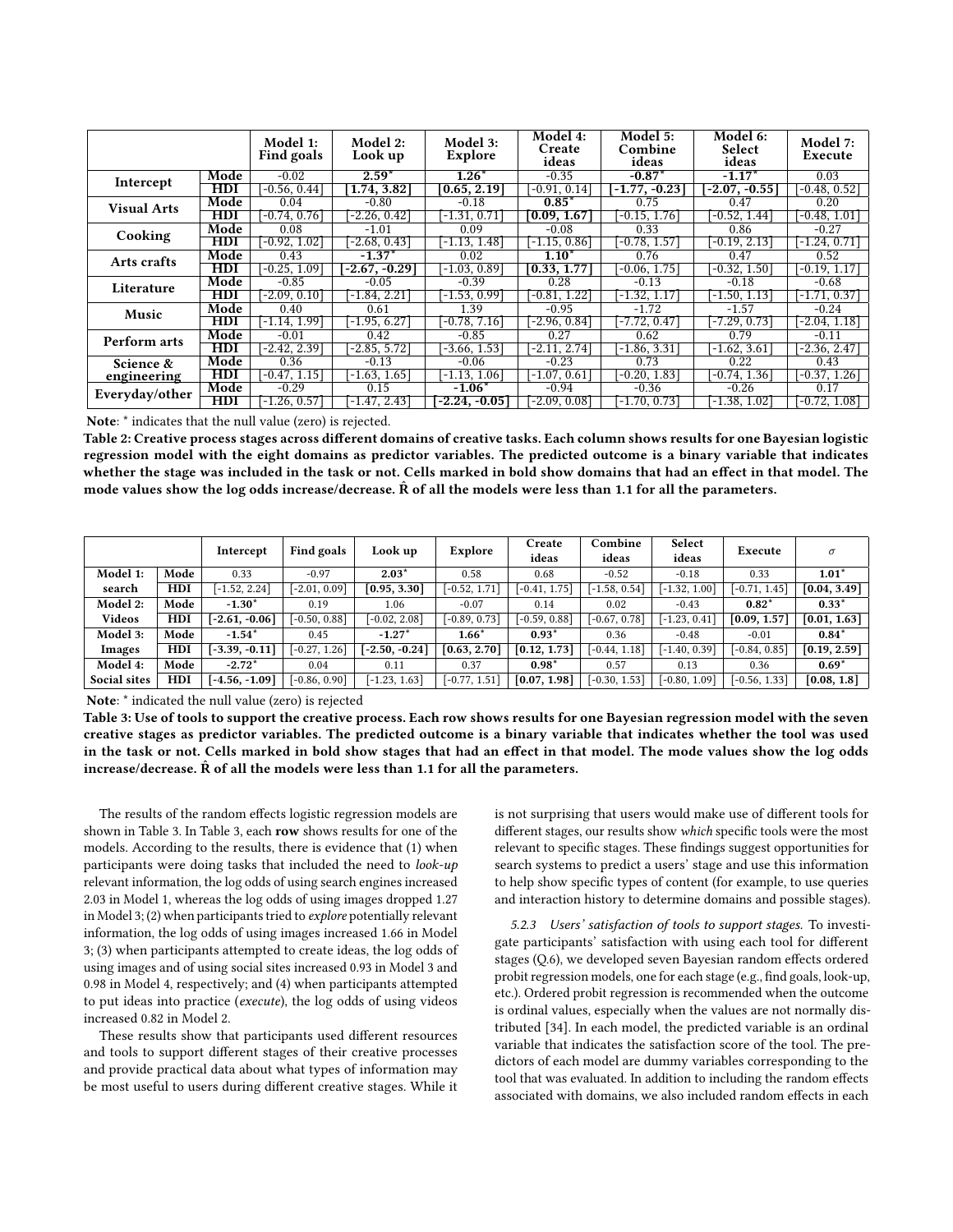<span id="page-6-0"></span>

|                   |                           | Model 1:<br><b>Find goals</b> | Model 2:<br>Look up     | Model 3:<br>Explore      | Model 4:<br>Create<br>ideas | Model 5:<br>Combine<br>ideas | Model 6:<br>Select<br>ideas | Model 7:<br>Execute |
|-------------------|---------------------------|-------------------------------|-------------------------|--------------------------|-----------------------------|------------------------------|-----------------------------|---------------------|
| Intercept         | Mode                      | 6.53                          | 6.21                    | 6.26                     | 6.05                        | 6.04                         | 6.15                        | 6.34                |
|                   | HDI                       | [6.07, 7.04]                  | [5.87, 6.56]            | 5.86, 6.72               | 15.4, 6.74                  | [5.57, 6.50]                 | [5.44, 6.82]                | 5.62, 7.1           |
| Search            | Mode                      | 0.27                          | $0.50*$                 | 0.15                     | 0.20                        | 0.00                         | 0.17                        | $-0.04$             |
|                   | HDI                       | $-0.18, 0.77$                 | [0.16, 0.79]            | $-0.22, 0.52$            | $-0.39, 0.81$               | $-0.47, 0.43$                | $-0.56, 0.79$               | $-0.55, 0.53$       |
| <b>Videos</b>     | Mode                      | 0.36                          | 0.32                    | $0.46*$                  | 0.61                        | 0.08                         | 0.29                        | 0.46                |
|                   | $\overline{\mathrm{HDI}}$ | $-0.31, 0.96$                 | $-0.05, 0.72$           | [0.03, 0.97]             | [0.00, 1.47]                | $-0.43, 0.64$                | $-0.47, 1.10$               | $-0.07, 1.01$       |
| Images            | Mode                      | 0.38                          | 0.08                    | 0.06                     | 0.47                        | $0.54*$                      | $-0.48$                     | 0.18                |
|                   | ${\rm HDI}$               | $-0.21, 0.96$                 | $-0.39, 0.54$           | $-0.35, 0.49$            | $-0.22, 1.09$               | $\vert 0.04, 1.11 \vert$     | $-1.29, 0.22$               | $-0.43, 0.89$       |
| Social sites      | Mode                      | $-0.94*$                      | $-0.84*$                | $-0.75*$                 | $-1.35*$                    | $-0.65$                      | $-0.03$                     | $-0.69$             |
|                   | ${\rm HDI}$               | $-1.74, -0.27$                | $-1.42, -0.30$          | $-1.23, -0.17$           | $-2.34, -0.37$              | $-1.33, 0.03$                | $-1.20, 1.31$               | $-1.44, 0.10$       |
| $\sigma_v$        | Mode                      | $1.01*$                       | $0.91*$                 | $1.31*$                  | $1.38*$                     | $0.64*$                      | $0.95*$                     | $1.73*$             |
|                   | HDI                       | $\vert 0.23, 1.55 \vert$      | $\vert 0.54, 1.3 \vert$ | $\vert 0.88, 1.77 \vert$ | $\vert 0.88, 2.01 \vert$    | [0.01, 1.09]                 | $\vert 0.07, 1.50 \vert$    | 1.22, 2.34          |
| $\sigma_{\omega}$ | Mode                      | 0.06                          | 0.05                    | 0.05                     | $0.09*$                     | 0.07                         | 0.11                        | 0.11                |
|                   | HDI                       | [0, 0.73]                     | [0, 0.48]               | [0, 0.61]                | [0.01, 1]                   | [0, 0.72]                    | [0, 1.03]                   | [0, 1.24]           |

Note: \* indicated the null value (zero) is rejected

Table 4: Satisfaction with using each tool in different creative process stages. Each column shows results for one Bayesian ordered probit regression model with the four resources/tools as predictor variables. The predicted outcome is an ordinal variable that indicates satisfaction score of the tool. Cells marked in bold show recourses/tools that had an effect in that model. The mode values show the latent variable,  $\mu$  increase/decrease (see Equations [3](#page-9-5) in Appendix [C\)](#page-9-3).  $\hat{R}$  of all the models were less than 1.1 for all the parameters.

model to control the impacts of repeated measurements (different tools could be evaluated by the same participant multiple times).

The results of the ordered probit regression models are shown in Table [4.](#page-6-0) Each column shows results for one of the models. The results of the table show that across different domains and different participants there is evidence that participants were likely to feel more satisfied with (1) using search engines when they attempted to look up information (Model 2), (2) using videos to explore potentially relevant information (Model 3), and (3) using images to help combine their ideas (Model 5). Based on the results of Model 1, 2, 3, and 4, we also found that people were likely to feel less satisfied with using social sites across several creative process stages (finding goals, look-up, explore, and create ideas). The findings in Table [4](#page-6-0) also suggest that there were random effects that resulted from the repeated measurements by participants ( $\sigma$ <sub>v</sub>). This is not surprising, and indicates expected individual biases in using ratings. Table [4](#page-6-0) also shows that the random effects associated with the domains of the creative tasks  $(\sigma_{\omega})$  were very weak, indicating little overall effects of domains on satisfaction with the tools.

#### 6 DISCUSSION

In this paper, we used well-established psychology-based creativity research to ground definitions of creativity, creative processes, and creative tasks in the context of information search. Our findings provide insights about (1) how people use search engines and information resources to support their everyday creativity tasks, (2) the ways that creative process stages that are involved in their tasks, and (3) how they use different information resources to support different creative stages. In this section, we summarize our findings and discuss implications for future research.

With respect to RQ1 (What types of tasks?), we found that participants looked for information to support a wide range of creative tasks (see Table [1\)](#page-3-0), suggesting many opportunities (and challenges) for search systems to support everyday creativity. Considering RQ2 (What computing platforms and information tools were used?), we

found that in 42% of the tasks (n=74), combinations of devices were used, illustrating the importance of cross-session and crossdevice search task resumption [\[62\]](#page-8-55) in order to support creative tasks. Search engines were frequently used in all the task domains and images played a frequent role in arts & crafts and visual arts tasks. Videos were also commonly used, especially in arts & crafts, science, and literature/writing.

RQ3 addressed the creative process stages involved in our participants' creative tasks. For this question, our results show several interesting findings. First, we found that all of the creative stages we investigated were commonly involved in our participants' tasks. The look-up and explore stages were involved in 86% and 75% of tasks respectively, and even the least common stage (select ideas) was reported in 33% of the tasks. Second, we found that most of our participants' tasks involved multiple creative stages – 73% involved at least three different stages. $3$  Consistent with prior work on taskbased search [\[30\]](#page-8-58), these results indicate that system awareness of the searcher's ongoing task and task-stage is important for search systems to provide stage-appropriate information.

RQ4 considered the relationships between task domain, creative process stages, and information resources/tools. Our Bayesian logistic regression models found that the look-up stage was less likely to be included in arts & crafts tasks, the explore stage was less likely in everyday/other tasks, and that the creating ideas stage was more likely in visual arts and arts & crafts tasks. Second, we examined whether different stages involved the use of different information resources/tools. Our regression models found that when doing tasks that involved the look-up stage, participants were more likely to use search engines and less likely to use images; that the explore stage increased the use of images, and that the creating ideas stage increased the likelihood of using images and social sites. Finally, we examined participants' satisfaction using different tools to support different stages. Our results showed that participants were likely

<span id="page-6-1"></span> $^3$  Number of stages included in a task (number of unique tasks): one-stage (18), two-stages (29), three-stages (34), four (29), five (21),  $\text{six}$  (17), and seven-stages (25).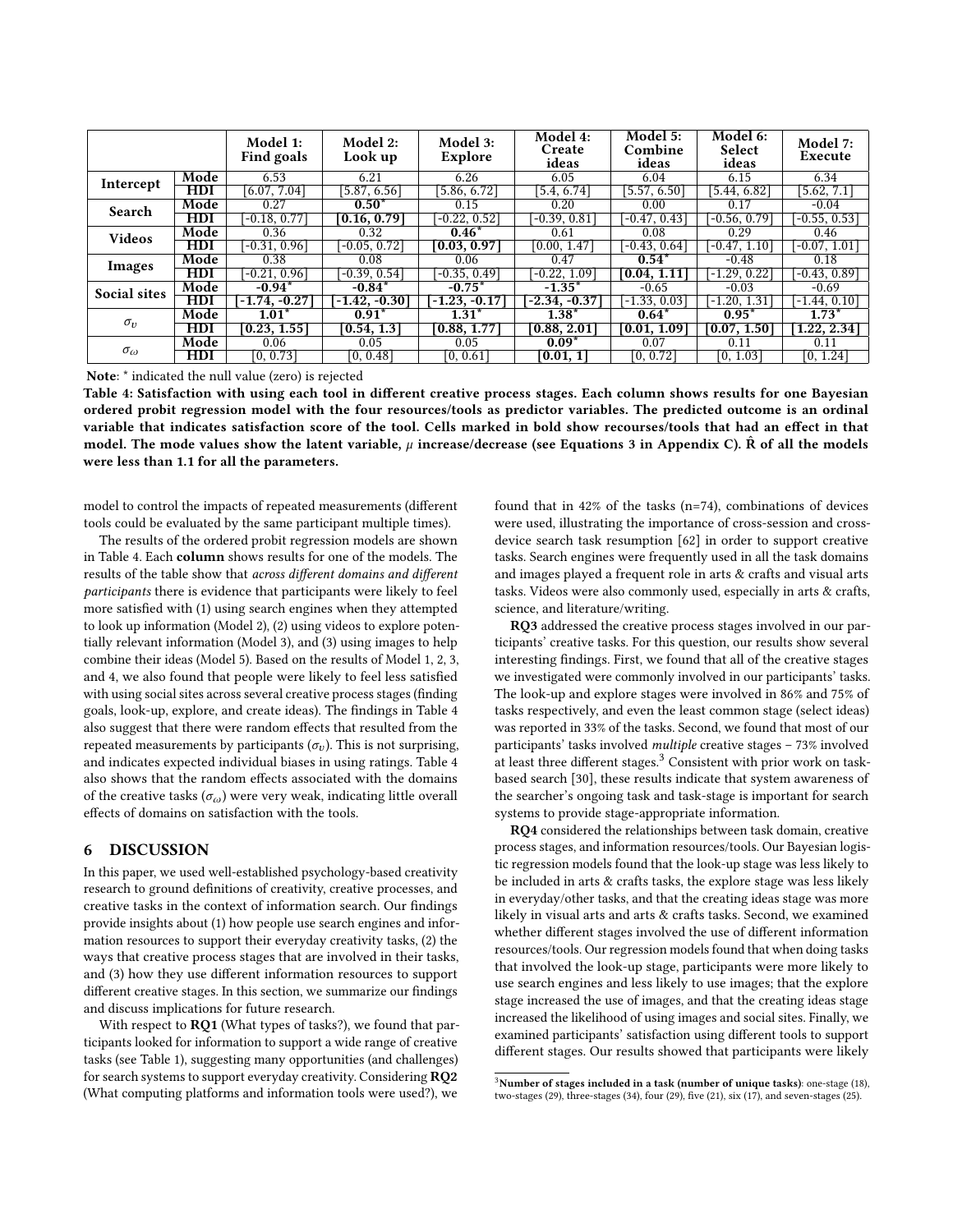to be more satisfied with using search engines to look-up information, using videos to explore potentially relevant information, and using images to help combine ideas. Participants were less satisfied with using social sites across several stages (finding goals, look-up, explore, create ideas). These results illustrate the importance of understanding users' current tasks and task stages, and point to specific opportunities for task-aware search systems to assist users with task- and stage-appropriate information in creative tasks.

Creative tasks: In the most of the tasks we analyzed, searching for information was not the ultimate goal, but was part of a process to achieve the creative goals of the task. Several of the creative stages we investigated are components of other types of information seeking tasks (e.g., look-up). However, several stages are more characteristic of creative tasks (e.g., create ideas, combine ideas). In this sense, creative tasks may be viewed as different from "regular" problem solving tasks. For example, [Mumford et al.](#page-8-10) has concluded that creative tasks may differ from standard problem-solving tasks in that they require both convergent and divergent thinking, more cognitive effort, and may involve combining/reorganzing existing knowledge [\[42\]](#page-8-10). Based on these perspectives, we see opportunities for future IR research to address users' needs in different creative stages (e.g., see work on "create" tasks by [Kelly et al.](#page-8-59) [\[31\]](#page-8-59)).

# 7 IMPLICATIONS

Below we discuss implications of our work in terms of developing search systems to support creative tasks and future research.

(1) Systems should support cross-device search. In our survey, 47% of the creative tasks were performed across different platforms, suggesting the importance of support for continuing searches across devices. One possible way to support cross-platform creative tasks is to facilitate rich history-keeping and re-finding. Although many search engines currently support cross-platform history features, there are still challenges about how best to support users. For instance, most existing browsers display search history in chronological order, which may make it difficult for users to uncover and make sense of relationships between the information encountered, different creative stages, and keep track of different creative tasks that may be worked on in parallel. Future work should explore approaches to support making use of search history and saved content across different platforms, stages, and projects.

(2) Images and videos play important roles. Our results show that images and videos were an important resource for many creative searches and that they were frequently used in conjunction with search engines. In addition, our results show that the use of resources/tools differs across creative process stages (Table [3\)](#page-5-1). This suggests that creativity can be supported through a better understanding of how to mix and rank different types of vertical content on a search result page based on users' task domain and creative process stage. For instance, in our study, participants were more likely to use videos in the execute stage (figure out how to put my ideas into practice to achieve my goal). One possible reason is that for many people, it is easier to learn procedural knowledge from videos than from textual materials. This is consistent with prior work that has shown that participants searched for videos to learn procedural knowledge about craft techniques and skills [\[59\]](#page-8-60). Furthermore, research from learning science has suggested that some

types of knowledge are easier to learn with certain media formats than others (e.g., introducing complex topics is easier to learn with videos) [\[5,](#page-8-61) [41\]](#page-8-62). Future research should explore how search engines can better support users to learn different types of knowledge (e.g., declarative vs. procedural knowledge) by optimizing multimedia search results. Our results suggest that users search for information that is not only relevant, but also easy to learn and apply.

(3) There are specific opportunities for task- and stageaware support. Our results show that for particular creative stages, participants were more likely to use certain tools (e.g., there was increased use of images for the creating ideas stage). In addition, participants had a higher probability of feeling satisfied using certain tools for particular creative stages (e.g., using images to help combine ideas). These findings illustrate opportunities for systems to support users' in particular types of creative tasks and stages.

Interestingly, Table [4](#page-6-0) (Model 3) shows that no specific tool was preferred for the "explore" stage. [Shneiderman](#page-8-36) suggested that faceted search interfaces, dynamic queries, and rich mechanisms for organizing search results are possible approaches to supporting users in exploration stages [\[52\]](#page-8-36). In addition to supporting the "look up" and "explore" stages, tools could be designed to integrate with search processes to support ideation. For example, [Kerne et al.](#page-8-43) [\[32\]](#page-8-43) created a novel tool that enables users to collect multimedia content (such as text, images, and videos) as they search.

As our findings suggest, creative tasks are often longitudinal, multi-stage, and multi-session tasks. Search system support for these tasks may benefit not only from traditional methods for session identification, but also from stage identification to understand and classify the users' current creative stage. Moreover, information needs may change as users move from one task stage to another. Future work is needed to better understand the relationships of users' information needs across different creative stages.

# 8 CONCLUSION

In this study, we explored the role that information search plays in supporting everyday creativity. We observed that people engage in information seeking to support an array of creative tasks across different domains and that they often use multiple devices and information resources/tools to support these activities. Our participants' tasks involved multiple creative stages that involved different, more divergent needs (e.g., create ideas) than other types of directed, convergent searching (e.g., find information). We found that search engines and other information resources/tools (e.g., images, videos, social media) are strategically used by people to support their creative processes, but there are opportunities to provide better support. Our findings provide insights into the relationships between creative task domains, creative stages, and information tools to support these activities. These results highlight particular challenges and opportunities for task- and stage-aware search systems to support users working on creative tasks and provide a foundation for future research to investigate ways to design search engines to better support users' creative processes.

Acknowledgements – This work was supported in part by NSF grant IIS-1552587. Any opinions, findings, conclusions, and recommendations expressed in this paper are those of the authors and do not necessarily reflect the views of the NSF.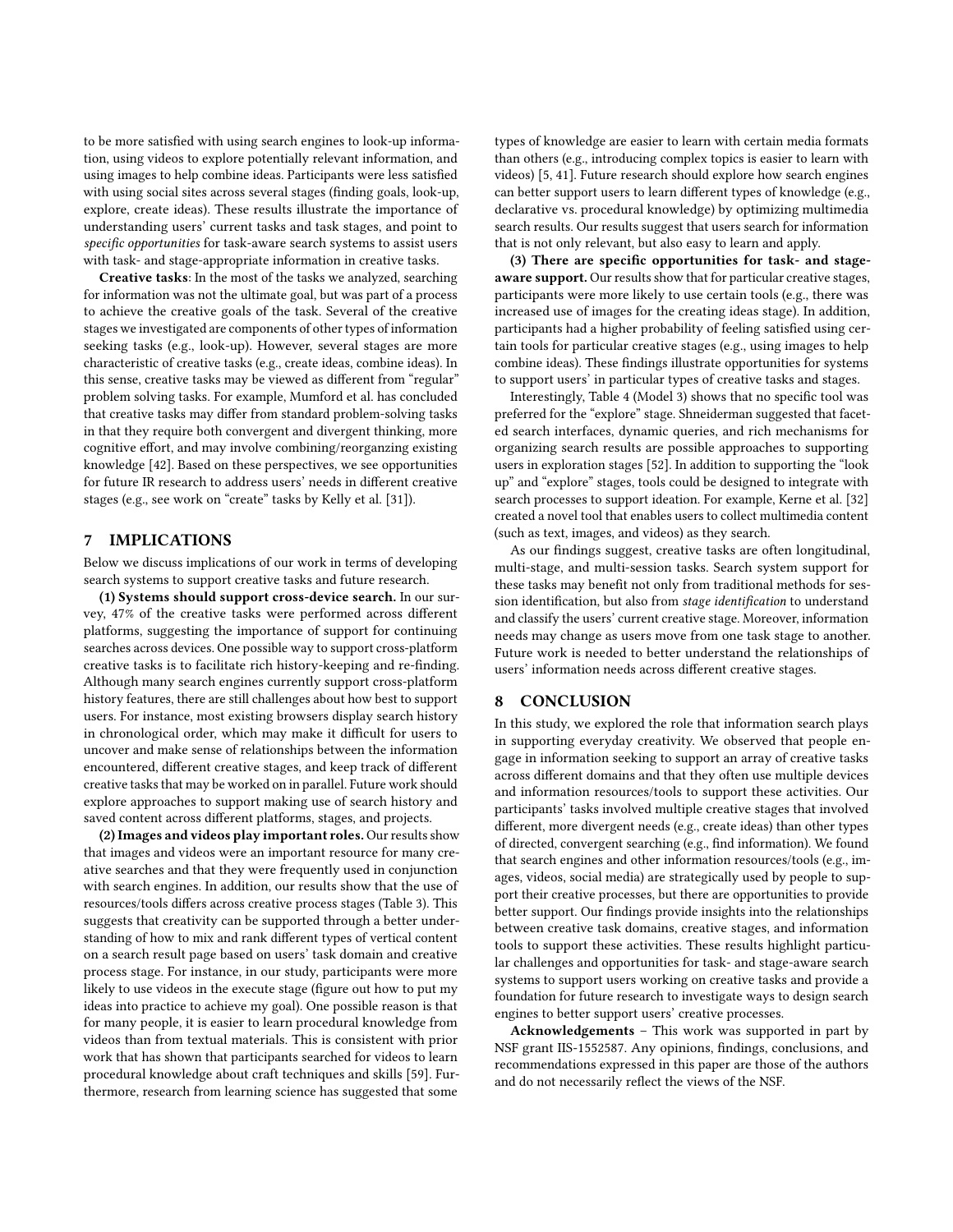# **REFERENCES**

- <span id="page-8-8"></span>[1] T. M. Amabile. 1988. A model of creativity and innovation in organizations. Research in organizational behavior 10, 1 (1988), 123–167.
- <span id="page-8-27"></span>[2] P. André, m. schraefel, J. Teevan, and S. T. Dumais. 2009. Discovery is never by chance: designing for (un) serendipity. In Proceedings of C&C' 2009. ACM, 305–314.
- <span id="page-8-37"></span>[3] S. Bailin. 2012. Achieving extraordinary ends: An essay on creativity. Springer Science & Business Media.
- <span id="page-8-25"></span>[4] R. Beale. 2007. Supporting serendipity: Using ambient intelligence to augment user exploration for data mining and web browsing. INT J HUM COMPUT INTERACT 65, 5 (2007), 421–433.
- <span id="page-8-61"></span>[5] R. A. Berk. 2009. Multimedia teaching with video clips: TV, movies, YouTube, and mtvU in the college classroom.  $I\widetilde{JT}TL$  5, 1 (2009).
- <span id="page-8-51"></span>[6] E. H. Bradley, L. A. Curry, and K. J. Devers. 2007. Qualitative data analysis for health services research: developing taxonomy, themes, and theory. Health services research 42, 4 (2007), 1758–1772.
- <span id="page-8-57"></span>[7] S. P. Brooks and A. Gelman. 1998. General methods for monitoring convergence of iterative simulations. J. computational and graphical stats. 7, 4 (1998), 434–455.
- <span id="page-8-13"></span>[8] S. H. Carson, J. B. Peterson, and D. M. Higgins. 2005. Reliability, Validity, and Factor Structure of the Creative Achievement Questionnaire. Creativity Research Journal 17, 1 (2005), 37–50.
- <span id="page-8-28"></span>[9] S. Cobbledick. 1996. The information-seeking behavior of artists: Exploratory interviews. The Library Quarterly 66, 4 (1996), 343–372.
- <span id="page-8-29"></span>[10] S. Cowan. 2004. Informing visual poetry: Information needs and sources of artists. Art Documentation: Journal of the Art Libraries Society of North America 23, 2 (2004), 14–20.
- <span id="page-8-11"></span>[11] M. Csikszentmihalyi. 1996. Flow and the psychology of discovery and invention. Harper Collins, New York.
- <span id="page-8-12"></span>[12] M. Csikszentmihalyi. 2014. Society, culture, and person: A systems view of creativity. In The Systems Model of Creativity. Springer, 47–61.
- <span id="page-8-34"></span>[13] N. Davis, H. Winnemöller, M. Dontcheva, and E. Y.-L. Do. 2013. Toward a cognitive theory of creativity support. In Proceedings of C&C'2013. ACM, 13–22.
- <span id="page-8-35"></span>[14] A. de Rooij, P. J. Corr, and S. Jones. 2015. Emotion and Creativity: Hacking into Cognitive Appraisal Processes to Augment Creative Ideation. In Proceedings of C&C'2015. ACM, 265–274.
- <span id="page-8-42"></span>[15] G. Dove and S. Jones. 2014. Using data to stimulate creative thinking in the design of new products and services. In Proceedings of DIS'2014. ACM, 443–452.
- <span id="page-8-9"></span>[16] R. A. Finke, T. B. Ward, and S. M. Smith. 1992. Creative cognition: Theory, research, and applications. The MIT Press, Cambridge, MA, US.
- <span id="page-8-38"></span>[17] Fran, 231, o. Guimbreti, and others. 2001. Fluid interaction with high-resolution wall-size displays. In Proceedings of the 14th annual ACM symposium on User interface software and technology. ACM, Orlando, Florida, 21–30.
- <span id="page-8-30"></span>[18] P. Frank. 1999. Student artists in the library: an investigation of how they use general academic libraries for their creative needs. The Journal of Academic Librarianship 25, 6 (1999), 445–455.
- <span id="page-8-49"></span>[19] J. Frich, M. Mose Biskjaer, and P. Dalsgaard. 2018. Twenty Years of Creativity Research in Human-Computer Interaction: Current State and Future Directions. In Proceedings of DIS'2018. ACM.
- <span id="page-8-64"></span>[20] A. Gelman. 2006. Prior distributions for variance parameters in hierarchical models. Bayesian Analysis 1, 3 (2006), 515–533.
- <span id="page-8-63"></span>[21] A. Gelman, A. Jakulin, M. G. Pittau, and Y.-S. Su. 2008. A weakly informative default prior distribution for logistic and other regression models. The Annals of Applied Statistics (2008), 1360–1383.
- <span id="page-8-39"></span>[22] R. Gumienny, L. Gericke, M. Wenzel, and C. Meinel. 2013. Supporting creative collaboration in globally distributed companies. In Proceedings of CSCW'2013. ACM, San Antonio, Texas, USA, 995–1007.
- <span id="page-8-40"></span>[23] J. Hailpern, E. Hinterbichler, C. Leppert, D. Cook, and B. P. Bailey. 2007. TEAM STORM: demonstrating an interaction model for working with multiple ideas during creative group work. In Proceedings of C&C' 2007. ACM, Washington, DC, USA, 193–202.
- <span id="page-8-21"></span>[24] J. Hartel. 2003. The serious leisure frontier in library and information science: hobby domains. Knowledge organization 30, 3/4 (2003), 228–238.
- <span id="page-8-41"></span>[25] O. Hilliges, L. Terrenghi, S. Boring, and others. 2007. Designing for collaborative creative problem solving. In Proceedings of C&C' 2007. ACM, Washington, DC, USA, 137–146.
- <span id="page-8-54"></span>[26] M. D. Hoffman and A. Gelman. 2014. The No-U-turn sampler: adaptively setting path lengths in Hamiltonian Monte Carlo. JMLR 15, 1 (2014), 1593–1623.
- <span id="page-8-4"></span>[27] E. Jauk, M. Benedek, and A. C. Neubauer. 2014. The road to creative achievement: A latent variable model of ability and personality predictors. European journal of personality 28, 1 (2014), 95–105.
- <span id="page-8-50"></span>[28] J. C. Kaufman and J. Baer. 2005. The amusement park theory of creativity. Creativity across domains: Faces of the muse (2005), 321–328.
- <span id="page-8-53"></span>[29] M. Kay, G. L. Nelson, and E. B. Hekler. 2016. Researcher-centered design of statistics: Why Bayesian statistics better fit the culture and incentives of HCI. In Proceedings of CHI'2016. ACM, 4521–4532.
- <span id="page-8-58"></span>[30] D. Kelly, J. Arguello, and R. Capra. 2013. NSF workshop on task-based information search systems. In ACM SIGIR Forum, Vol. 47. ACM, 116–127.
- <span id="page-8-59"></span>[31] D. Kelly, J. Arguello, A. Edwards, and W.-c. Wu. 2015. Development and Evaluation of Search Tasks for IIR Experiments Using a Cognitive Complexity Framework. In ICTIR. ACM, 101–110.
- <span id="page-8-43"></span>[32] A. Kerne, N. Lupfer, R. Linder, and others. 2017. Strategies of Free-Form Web Curation: Processes of Creative Engagement with Prior Work. In Proceedings of C&C'2017. ACM, 380–392.
- <span id="page-8-46"></span>[33] J. Kim, M. Agrawala, and M. S. Bernstein. 2017. Mosaic: Designing Online Creative Communities for Sharing Works-in-Progress. In Proceedings of CSCW'2018. ACM, 246–258.
- <span id="page-8-56"></span>[34] J. Kruschke. 2014. Doing Bayesian data analysis: A tutorial with R, JAGS, and Stan. Academic Press, Inc., Orlando, FL, USA.
- <span id="page-8-17"></span>[35] C. C. Kuhlthau. 1991. Inside the search process: Information seeking from the user's perspective. JASIST (1991).
- <span id="page-8-32"></span>[36] S. S. Layne. 1994. Artists, art historians, and visual art information. The reference librarian 22, 47 (1994), 23–36.
- <span id="page-8-47"></span>[37] K. Luther, J.-L. Tolentino, W. Wu, and others. 2015. Structuring, aggregating, and evaluating crowdsourced design critique. In Proceedings of CSCW' 2015. ACM, 473–485.
- <span id="page-8-14"></span>[38] G. Marchionini. 1989. Information-seeking strategies of novices using a full-text electronic encyclopedia. JASIST 40, 1 (1989), 54.
- <span id="page-8-18"></span>[39] G. Marchionini. 2006. Exploratory search: from finding to understanding. Commun. ACM 49, 4 (2006), 41–46.
- <span id="page-8-15"></span>[40] G. Marchionini and R. White. 2007. Find What You Need, Understand What You Find. INT J HUM COMPUT INTERACT 23, 3 (2007), 205-237.
- <span id="page-8-62"></span>[41] R. E. Mayer and R. Moreno. 2003. Nine ways to reduce cognitive load in multimedia learning. Educational psychologist 38, 1 (2003), 43–52.
- <span id="page-8-10"></span>[42] M. D. Mumford, M. I. Mobley, R. Reiter Palmon, C. E. Uhlman, and L. M. Doares. 1991. Process analytic models of creative capacities. Creativity Research Journal 4, 2 (1991), 91–122.
- <span id="page-8-48"></span>[43] K. Nakakoji, Y. Yamamoto, and A. Aoki. 2002. Interaction design as a collective creative process. In Proceedings of C&C'2002. ACM, 103–110.
- <span id="page-8-26"></span>[44] A. Rahman and M. L. Wilson. 2015. Exploring opportunities to facilitate serendipity in search. In Proceedings of SIGIR'2015. ACM, 939–942.
- <span id="page-8-44"></span>[45] M. Resnick. 2007. All I really need to know (about creative thinking) I learned (by studying how children learn) in kindergarten. In Proceedings of C&C'2007. ACM, 1–6.
- <span id="page-8-1"></span>[46] R. Richards. 2010. Everyday creativity: Process and way of life—Four key issues. In The Cambridge handbook of creativity. Cambridge University Press, New York, NY, US, 189–215.
- <span id="page-8-52"></span>[47] T. Sakai. 2017. The Probability that Your Hypothesis Is Correct, Credible Intervals, and Effect Sizes for IR Evaluation. In Proceedings of SIGIR'2017. ACM, 25-34.
- <span id="page-8-6"></span>[48] L. Sanders and P. J. Stappers. 2012. Convivial design toolbox: Generative research for the front end of design. BIS.
- <span id="page-8-20"></span>[49] R. Savolainen. 1995. Everyday life information seeking: Approaching information seeking in the context of "way of life". Library & information science research 17, 3 (1995), 259–294.
- <span id="page-8-0"></span>[50] R. K. Sawyer. 2011. Explaining creativity: The science of human innovation. Oxford University Press, New York, NY, US.
- <span id="page-8-2"></span>[51] B. Shneiderman. 1999. User interfaces for creativity support tools. In Proceedings of C&C'1999. ACM, 15–22.
- <span id="page-8-36"></span>[52] B. Shneiderman. 2007. Creativity support tools: Accelerating discovery and innovation. Commun. ACM 50, 12 (2007), 20–32.
- <span id="page-8-5"></span>[53] D. K. Simonton. 2000. Creativity. Cognitive, personal, developmental, and social aspects. Am Psychol 55, 1 (Jan. 2000), 151–158.
- <span id="page-8-33"></span>[54] D. C. Stam. 1995. Artists and art libraries. Art libraries journal 20, 2 (1995), 21–24.
- <span id="page-8-22"></span>[55] R. A. Stebbins. 2001. Serious leisure. Society 38, 4 (2001), 53–57.
- <span id="page-8-23"></span>[56] R. A. Stebbins. 2009. Leisure and its relationship to library and: information science: bridging the gap. Library trends 57, 4 (2009), 618–631.
- <span id="page-8-16"></span>[57] A. Sutcliffe and M. Ennis. 1998. Towards a cognitive theory of information retrieval. Interacting with Computers 10, 3 (1998), 321–351.
- <span id="page-8-24"></span>[58] E. G. Toms. 2000. Serendipitous Information Retrieval. In DELOS Workshop: Information Seeking, Searching and Querying in Digital Libraries. Zurich, 17–20.
- <span id="page-8-60"></span>[59] C. Torrey, E. F. Churchill, and D. W. McDonald. 2009. Learning how: the search for craft knowledge on the internet. In Proceedings of CHI'2009. ACM, 1371–1380.
- <span id="page-8-31"></span>[60] C. Van Zijl and E. M. Gericke. 2001. Methods used by South African visual artists to find information. Mousaion 19, 1 (2001), 3-24.
- <span id="page-8-7"></span>[61] G. Wallas. 1926. The art of thought. J. Cape, London.
- <span id="page-8-55"></span>[62] Y. Wang, X. Huang, and R. W. White. 2013. Characterizing and supporting cross-device search tasks. In Proceedings of WSDM'2013. ACM, 707–716.
- <span id="page-8-45"></span>[63] H. Wei and B. Durango. 2017. Beyond Level Blueprints: Visualizing the Progression of Emotion and Narrative Driven Games. In Proceedings of C&C'2017. ACM, 171–183.
- <span id="page-8-3"></span>[64] R. W. White. 2016. Interactions with Search Systems. Cambridge University Press, New York, NY, US.
- <span id="page-8-19"></span>[65] R. W. White and R. A. Roth. 2009. Exploratory search: Beyond the query-response paradigm. Synth. lectures on info. concepts, retrieval, and services 1, 1 (2009), 1–98.